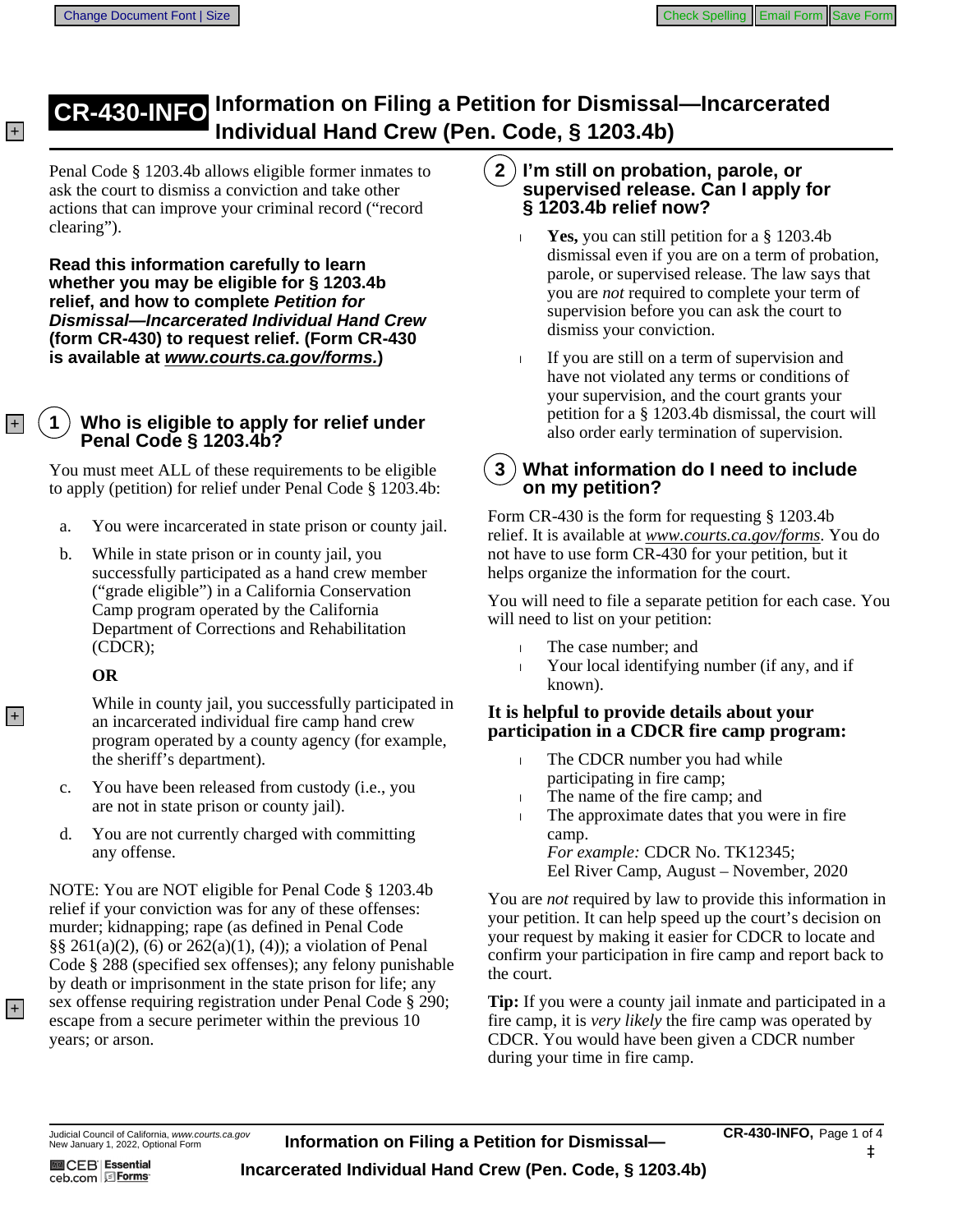## **CR-430-INFO** Information on Filing a Petition for Dismissal—I **Individual Hand Crew (Pen. Code, § 1203.4b)**

You may also explain why granting a dismissal would be in the interests of justice. You can write in the allotted space on the form, or you can use Attached Declaration (form MC-031), available at www.courts.ca.gov/forms.

### **Where and how do I file my § 1203.4b petition with the court?**

a. You must file your petition with the court. File in the county where you were sentenced for the conviction you want the court to dismiss.

First, check with the court clerk or check the court's website to see whether there are any local rules about filing and service of the petition, as well as how to obtain proof of filing.

- In many counties, you must serve the original § 1203.4b petition with the court, have the court file-stamp one copy, and then you must serve the file-stamped copy of the petition on the prosecuting attorney.
- If you "file first," as described in b. and c. L. below, the court has a chance to add a hearing date to the petition before you serve it.
- Some courts require you to first serve  $a$ L. *copy* of the § 1203.4b petition on the prosecuting attorney and *then* file the original petition with the court, together with a completed and signed proof of service. (See  $(5)$  and  $(6)$  for information on service and proof of service.)
- b. Fill out the petition form, CR-430, and make at least 2 copies. You will use one copy to notify the prosecuting attorney. Be sure to keep the other copy for your own records.
- c. File the original  $\S$  1203.4b petition with the court by:
	- taking the original petition and a copy to the  $\mathbf{L}$ court in person and handing it to the court clerk; or
	- mailing the petition and a copy to the court; or L
	- filing the petition electronically, if the local Ī. court rules permit this type of filing.

d. When the court files the original petition, ask the court clerk to file-stamp the copy of the petition and return it to you. This is an important step because, in many counties, the file-stamped copy must be served on the prosecuting attorney. If you file the petition by mail, include the copy for the court clerk to file-stamp and then return to you. Include a self-addressed, stamped envelope for the clerk to use to mail the file-stamped copy back to you.

#### 5 How do I "serve" a copy of my § 1203.4b petition on the prosecuting attorney?

- a. "Serving" a petition means delivering a copy of the petition to the prosecuting attorney.
- b. You must serve a copy of your  $\S 1203.4b$  petition on the prosecuting attorney in the county where you filed your petition with the court.
- c. You can serve the petition by:
	- $\mathbf{L}$ Personal service: You or another person over age 18 go in person to hand-deliver a copy of the petition to the prosecuting attorney's office during business hours by handing it to an employee. Be sure to get the name of the employee for your proof of service.
	- **Service by mail:** Mail a copy of the petition  $\mathbf{I}$ to the prosecuting attorney's office. You may mail the petition by first-class mail or by certified mail with a return receipt requested.
	- **Electronic service:** Contact the prosecuting attorney's office to see if they accept electronic service. If they do, the court may require proof of their consent to electronic service. You can use Consent to Electronic Service and Notice of Electronic Service Address (form EFS-005-CV), available at www.courts.ca.gov/forms.

 $+$ 

 $+$ 

 $+$ 

 $|+|$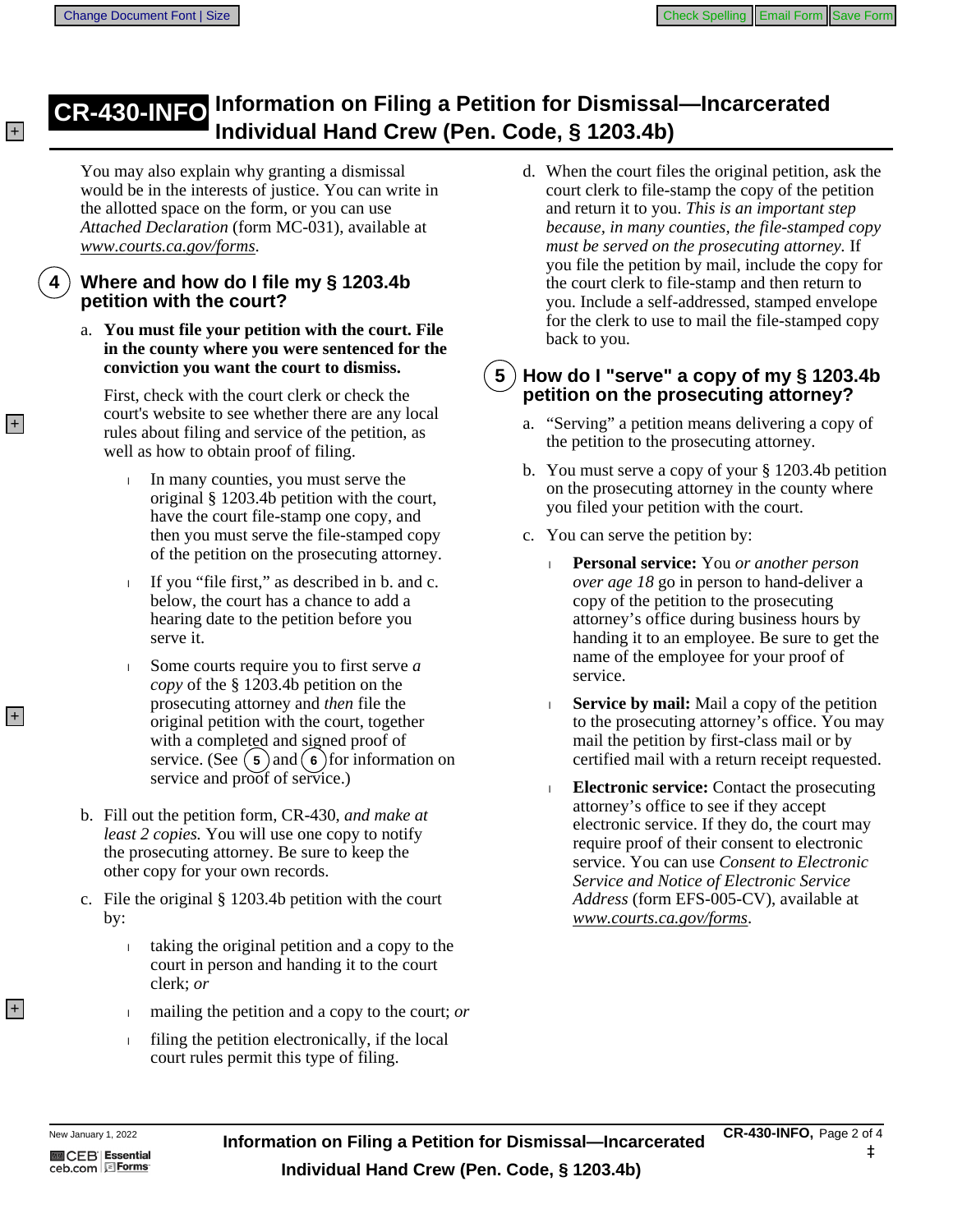## **CR-430-INFO** Information on Filing a Petition for Dismissal—Incarcerated **Hand Crew (Pen. Code, § 1203.4b)**

#### How do I prove that I served my  $\S$  1203.4b  $(8)$  What is "certification" by CDCR or the 6 petition on the prosecuting attorney?

- a. It is very important that you properly serve your § 1203.4b petition and then file proof with the court. This "proof of service" tells the court that you gave the prosecuting attorney the required notice of your § 1203.4b petition.
- b. You will need to confirm that you served the petition by filing a proof of service form that describes who, when, where, and how you served your § 1203.4b petition. You can use *Proof of* **Service—Criminal Record Clearing (form** CR-106) for this purpose.
- c. Fill out form CR-106. (Follow the directions on form CR-106-INFO. Both forms are available at www.courts.ca.gov/forms). Form CR-106 has spaces for you to write how you served the prosecuting attorney with your  $\S$  1203.4b petition. If you had someone else help you serve the petition on the prosecuting attorney, that person will have to fill out the proof of service form.
- d. After filling out the proof of service (form CR-106), make a copy for you to keep.
- e. You must file the original proof of service with the court to prove that you gave the prosecuting attorney the required notice of your § 1203.4b petition. You can file the proof of service form the same way you filed the petition.

## **What happens next?**

- a. The court can consider your petition 15 days after you serve the prosecuting attorney with your petition. The prosecuting attorney can object to your petition at any time before the court grants or denies the petition.
- b. If the prosecuting attorney does object, you will receive a copy of the objection in the mail and the court will schedule a hearing. (See (10) for more information about the hearing.)
- c. Before the court can grant your § 1203.4b petition, the court must get certification of your participation in fire camp from CDCR or the appropriate county authority.

# appropriate county authority?

- a. In order for the court to decide whether to grant your  $\S$  1203.4b petition, the court must have "certification" from CDCR or the county authority that:
	- you successfully participated in fire camp as a  $\mathbf{L}$ hand crew member; AND
	- you participated in fire camp during the time you were incarcerated for the conviction you are asking the court to dismiss.
- b. After you file your  $\S 1203.4b$  petition, the court will contact CDCR or the appropriate county authority and ask for a written statement that confirms ("certifies") your successful participation in fire camp.
- c. "Successful participation" in fire camp means that you adequately performed your hand crew duties and did not have any violations that could have led to your removal from fire camp.

### 9

## **When will the court make a decision?**

- a. The court will not make a decision until it hears from CDCR or the appropriate county agency certifying participation.
- b. The law does not set a time frame, but the court may ask CDCR or the appropriate county authority to respond to a request for certification by a certain date.
- c. After CDCR or the appropriate county authority certifies whether your participation in fire camp was successful, the court likely will contact you and the prosecuting attorney. But the law does not require the court to contact you, so you may want to check with the court to confirm that the certification has been received.

 $+$ 

 $|+|$ 

 $+$ 

 $|+|$